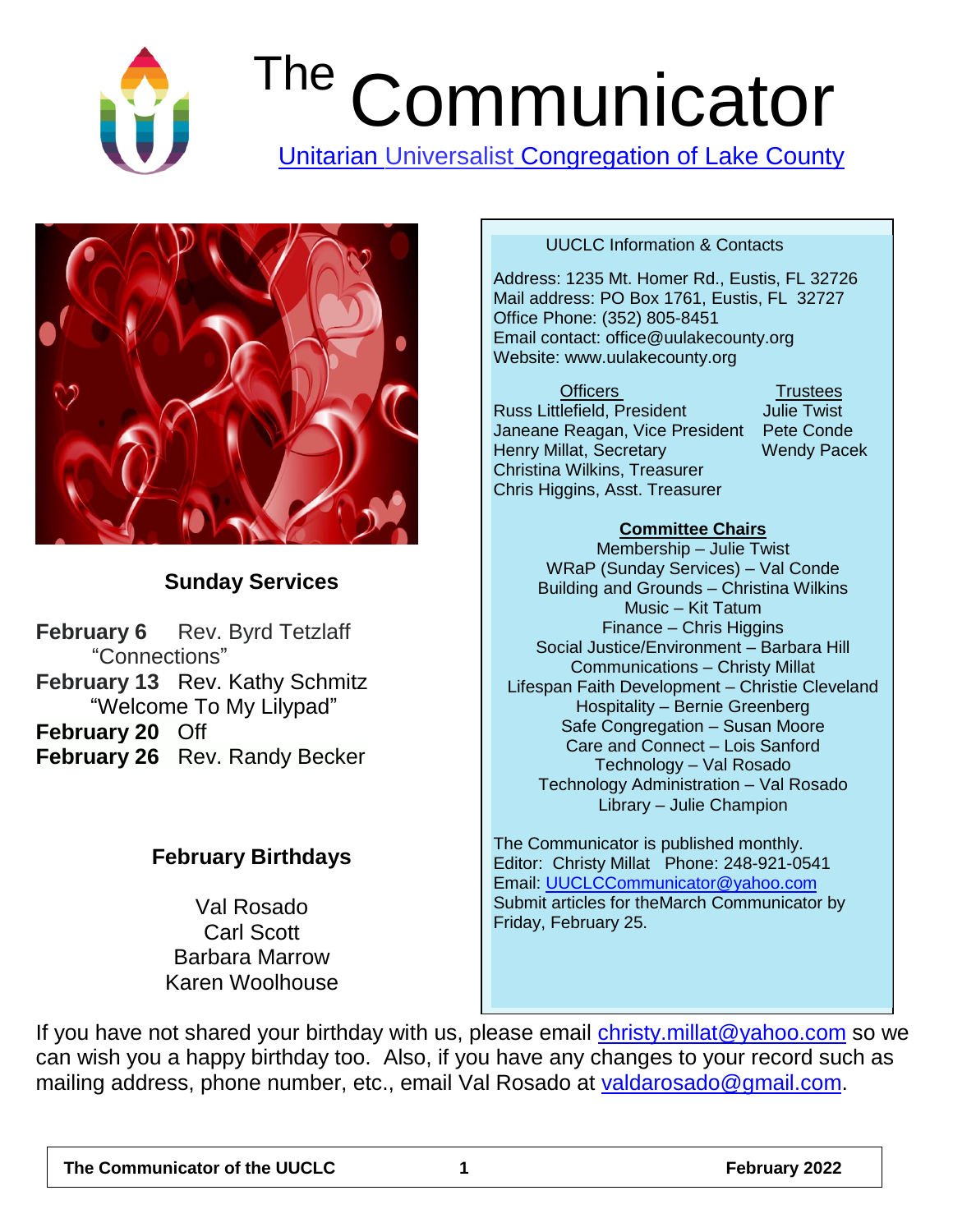

## **JOIN US IN CELEBRATING GOING SOLAR** Saturday, March 26, 2022 2:00 pm Brief Speech Making, Dedication and Ribbon Cutting, Light Refreshments and Tours

Please dress appropriately for outside activities. Masks and social distancing required inside. KN95 masks preferred.

PLEASE RSVP: [https://uuclcsolar.eventbrite.como](https://uuclcsolar.eventbrite.com/)r [marrow.barbara@gmail.com7](mailto:marrow.barbara@gmail.com)03-625-0030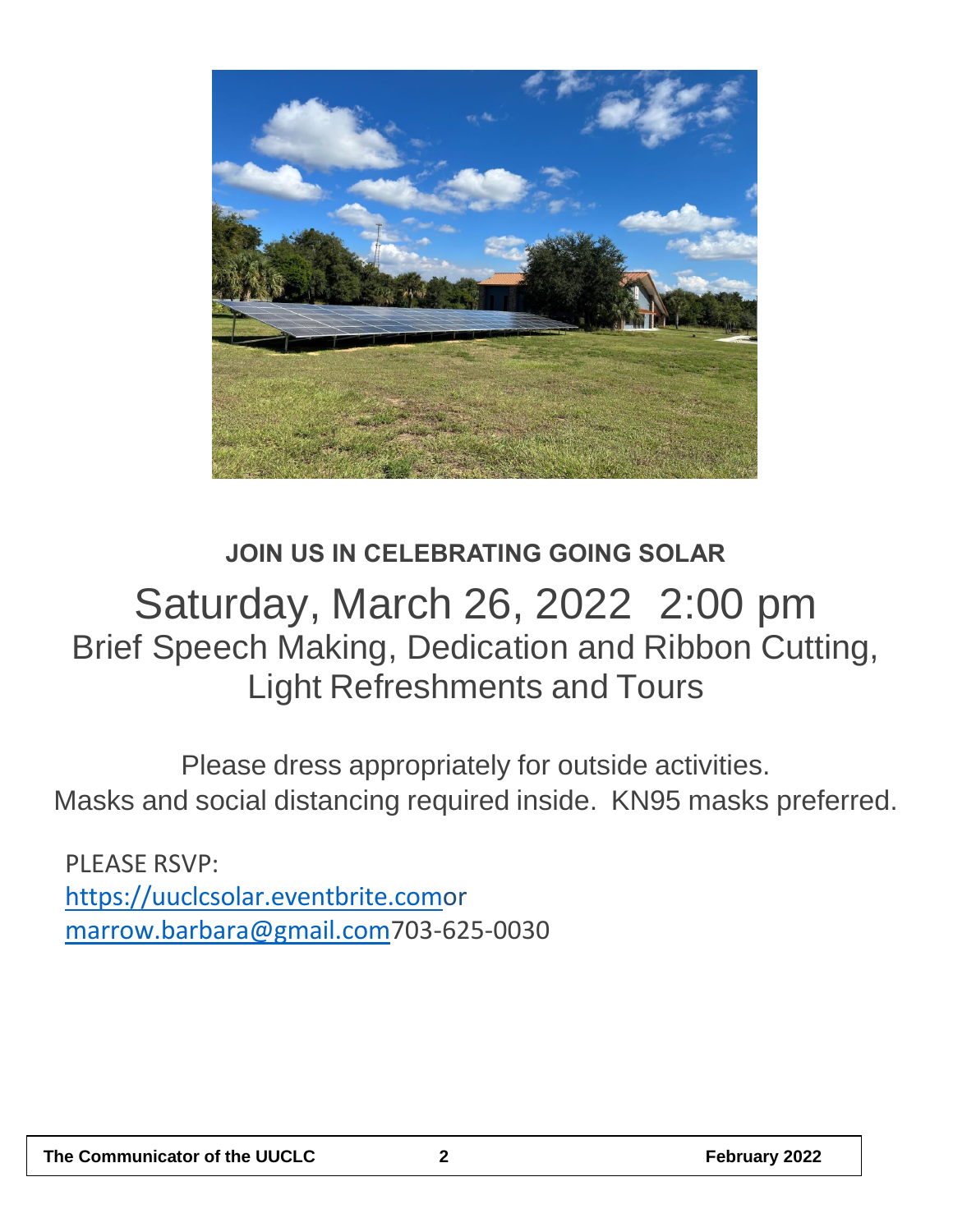

#### CUSTOMER SOLAR IS UNDER ATTACK

Solar net metering allows solar customers to receive full, fair retail credit for the excess energy they produce and share with neighbors.

Senate Bill 1024 and House Bill 741 would undermine our right to net metering and have a devastating impact on Florida's solar industry.

Having recently gone solar here at UUCLC, we should be especially concerned about this legislative threat. Now more than ever, Florida's leaders need to hear our voices. Go to

#### **https://www.savesolar.org/fl**

to learn more and send a message to your legislators. Go back and resend every week. Your repeated message will reach different legislators each time.



A reminder to our congregation that we are still offering pastoral care with Rev. Byrd Tetzlaff. Rev. Byrd is a retired UU minister living in Indiana. She is a frequent speaker for our Zoom Sunday services. She has over 30 years of experience serving congregations throughout the US.

To contact Rev. Byrd for a one-on-one session you can call or email her to set up a time. Sessions can be held by phone or using a Zoom meeting that she will arrange. During our time without a minister, we are very fortunate to have such an experienced and compassionate person providing this service.

Contact information for Rev. Byrd: Phone: 574-383-5207 Email: uurevb@gmail.com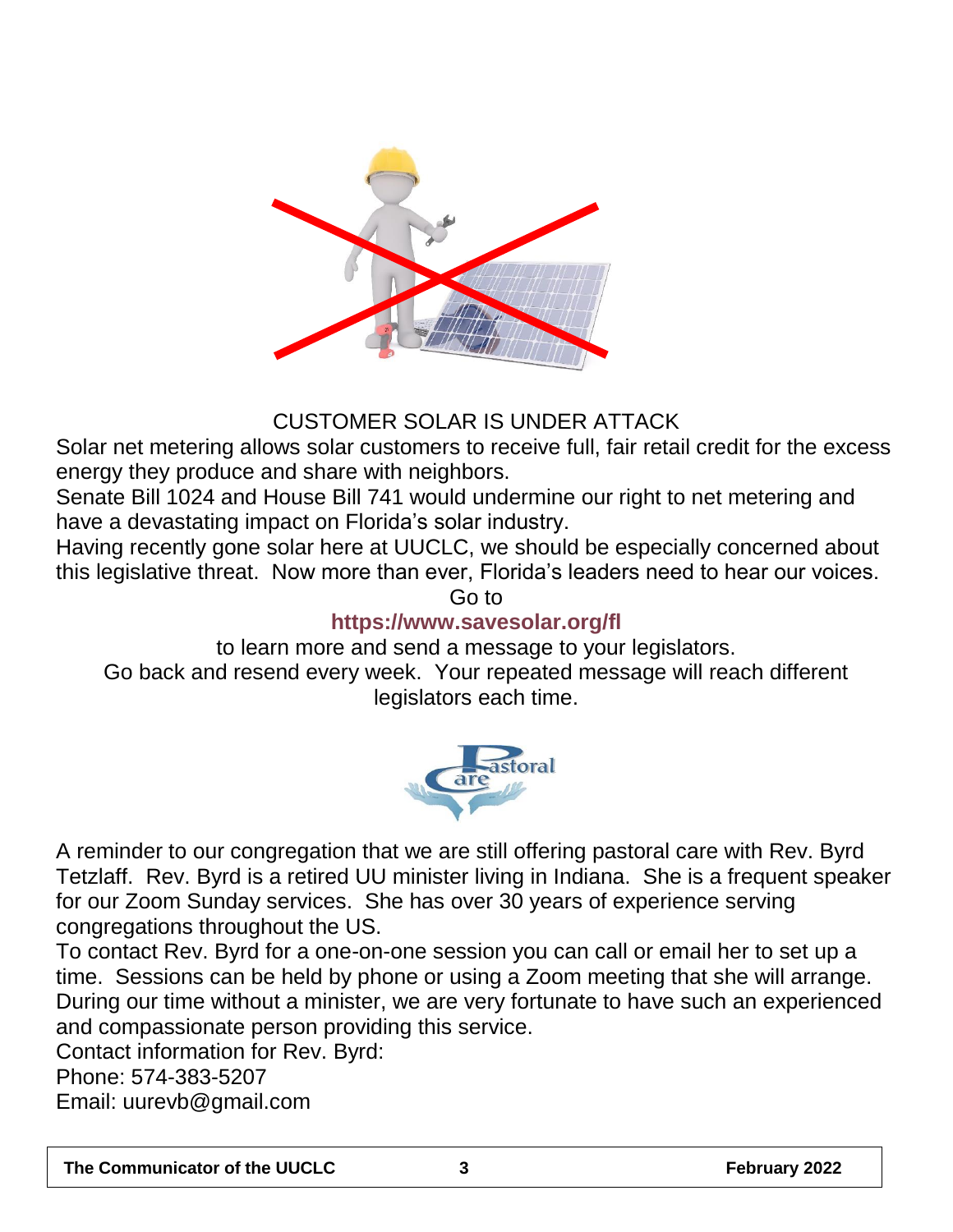

## **SAVE THE DATE: CONSERVATION SYMPOSIUM ON APRIL 30 FROM**

## **11:00 TO 3:00**

A Conservation Symposium co-sponsored by eight conservation organizations (including the UUCLC Social Justice and Environment Committee) will be held at Trout Lake Nature Center on April 30 from 11:00 a.m. to 3:00 p.m.

The purpose of the Symposium is to explore Lake County environmental challenges and possible solutions. The keynote speaker will be Dr. Beverley Ward, anthropologist, speaking on "Centering Environmental Justice in Lake County Conservation Work". There will then be a panel on "Water, Open Space, and Climate Change – Challenges and Solutions" with well-known people from Lake County Soil and Water Conservation District, Lake County Water Authority, University of Florida Department of Conservation, and the Keep Clermont Rural community activism group. Finally, there will be planning for possible joint action toward solutions.

The Symposium is being chaired by UUCLC's own Jane Hepting. The UUCLC Social Justice and Environment Committee contribution to the event is to coordinate the lunch for the attendees and to provide and staff for one hour an information table on UUCLC and its SJE Committee.

The lunch committee of Karen Frank and Karen Woolhouse needs another person to help on April 30 with getting the lunch distributed and tidying up afterward. Is there someone who will help us with this? Perhaps another Karen? (just kidding)

Also, the information and meet-and-greet table on UUCLC and its activities will be an excellent opportunity for our beliefs and activities to be put in front of as many as 88 attendees and like-minded people at the Symposium. It's a great recruiting opportunity for UUCLC. Are there two smiling and friendly people who will come and staff a table at Trout Lake for  $1 - 2$  hours on April 30?

Thanks for your help and support. This will be an exciting day.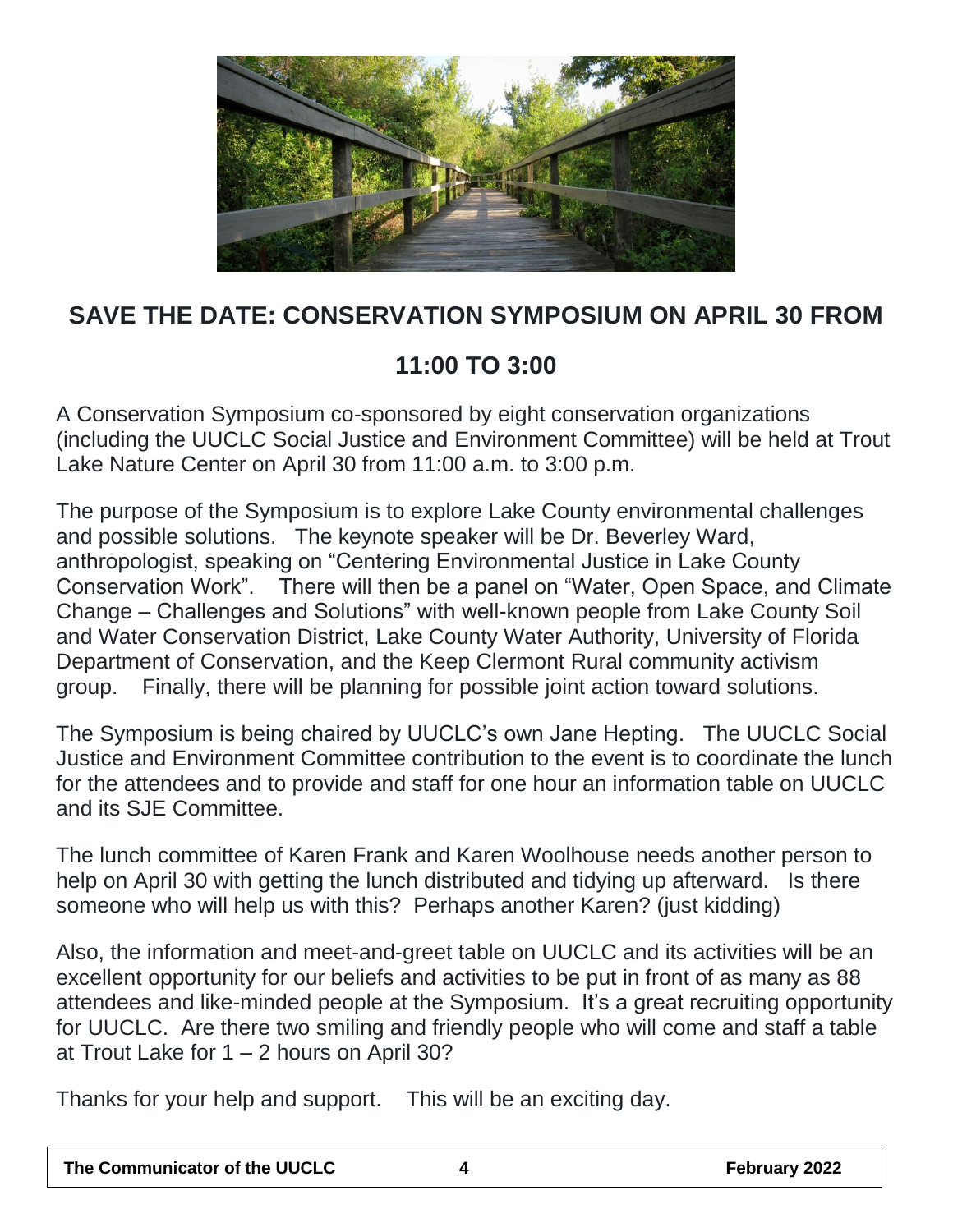

#### **Tai Chi Class Not Meeting—Will Resume February 28,**



## **The Dharma Group**

#### **Meets first Wednesday of every month 5:30-7:00 p.m**

The group reads and discusses books related to Buddhism and practices meditation. Currently meeting via Zoom. Open to all.



## **1st Monday of every month, from 2:00-3:30 pm**

Graceful Aging is a thoughtful conversation group, conducted by and for members and friends of UUCLC. It is an open group, which means folks are free to come and go as they wish. The drift of each meeting emerges from the concerns of those present. Zoom link is in Sunday Service Bulletin. Open to all.